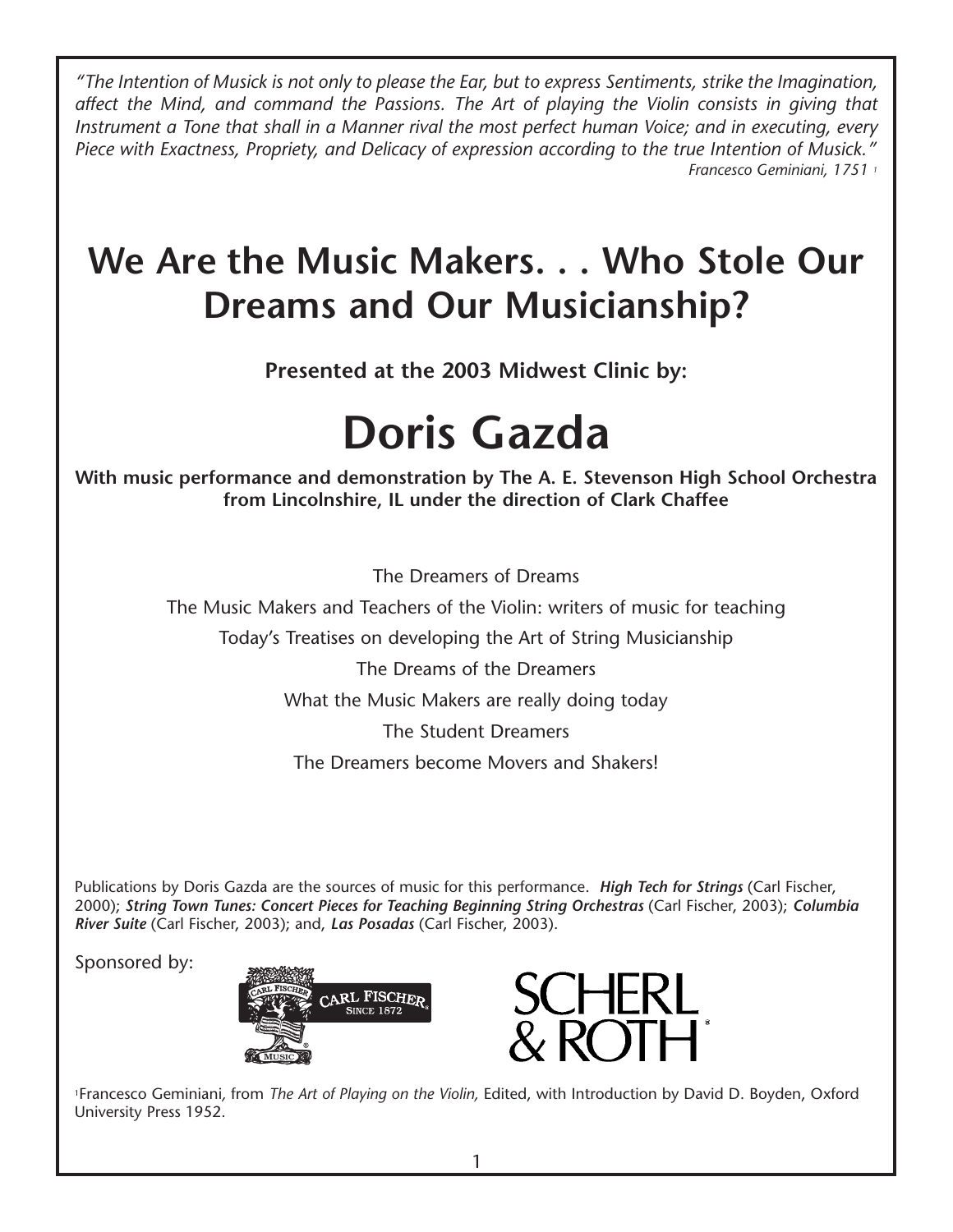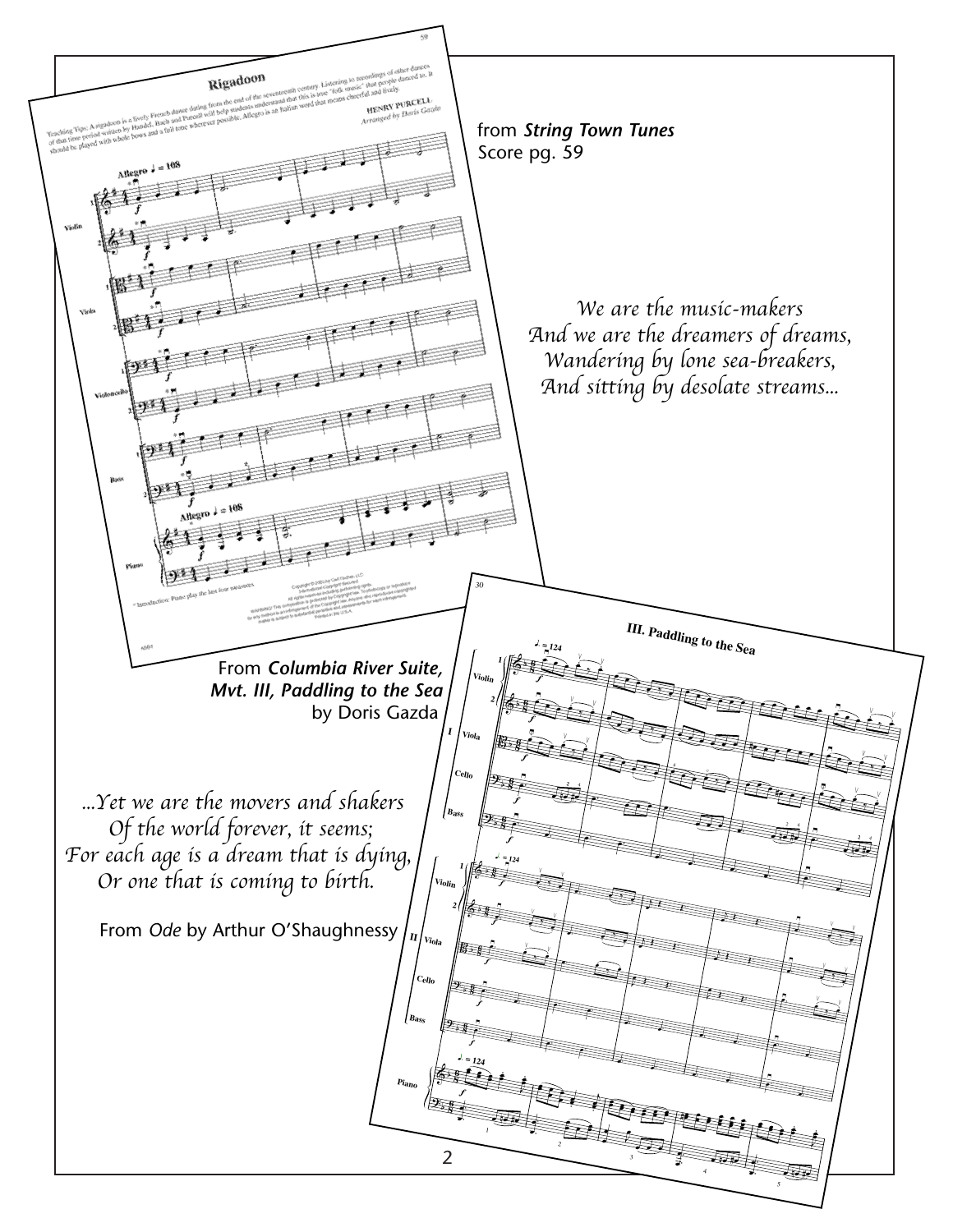#### **I. The Dreamers of Dreams**

- a. The Music Makers who created our teaching heritage
- b. The technical treatises
	- 1. Geminiani (1687-1762) *The Art of Playing on the Violin* (1751)
	- 2. Leopold Mozart 1719-1787) *A Treatise on the Fundamental Principles of Violin Playing* (1756)
- c. The endowment of high quality and massive quantity of music for strings
- **II. The Music Makers and Teachers of the Violin: writers of music for teaching**
	- a. Corelli (1653-1713); LeClair, Vivaldi (d. 1743), Geminiani (1687-1762), Veracini (1685-1750), Locatelli (1693-1764)
		- b. Purcell (1659-1695)
		- c. Tartini (1692-1770), Pugnani (1727-1803), Viotti (1753-1824), Rode (1774-1830), Kreutzer (1766- 1831), Baillot (1771-1842)
		- d. Eck (1774-1804), Spohr (1784-1859), Mazas (1782-1849)
		- e. Paganini (1784-1840)
		- f. Gaviniès (1728-1800); DeBeriot (1802-1870), Vieuxtemps (1820-1881)
		- g. Schradieck (1846-1918), Sauret (1850-1920), Ysaye (1858-1931), Dolmetsch (1858-1942)
		- h. Alard (1815-1888), Sarasate (1844-1908), Wilhelmj (1845-1908)
		- i. Boehm (1795-1876); Ernst (1814-1865); Joachim (1831-1907)
		- j. Dont (1815 –1888); Auer (1845-1930)
		- k. Sevcik (1852-1934); Kubelik (1880-1940)
		- l. Elman (1891-1967); Menuhin (1917-1999)

#### **III. Today's Treatises on developing the Art of String Musicianship**

- a. Carl Flesch: *The Art of Violin Playing*
- b. Paul Rolland and Marla Mutschler: *The Teaching of Action in String Playing*
- c. Shinichi Suzuki: Tonalization; Suzuki Violin School (Vol. I –X); *Nurtured By Love*
- d. Kato Havas and Jerome Landsman: *Freedom To Play*

#### **IV. The Dreams of the Dreamers**

- a. Excellence and musicianship in rehearsal and performance
- b. Beautiful Tone and intonation
- c. Beautiful Music played expressively
- d. Scales and technical studies played with musicianship
- e. Etudes played as though they are performance pieces
- f. Practice that is meaningful

## **V. What the Music Makers are really doing today**

- a. Recruiting Students
- b. Writing lesson plans and reports
- c. Raising money for instruments, music, trips
- d. Being political
- e. Interacting with administration, community and parents
- f. Worrying about assessment
- g. Selecting music
- h. Attending conferences and meetings
- i. Finding a few minutes to conduct rehearsals and actually teach music
- j. Getting ready for Festival or Orchestra Day or State adjudication

## **VI. The Student Dreamers**

- a. The everyday reliable players
- b. The talented players who play with great feeling but lack discipline.
- c. The intellectual students who get every note exactly in place.
- d. The students who pour energy and expressiveness into every note and ablity to project that energy to others.
- e. Students who realize that preparation and practice give them the means to play fluently and with ease.
- f. Students who understand rhythm, form, phrasing and the intent of the composer's music
- g. Students who have a burning desire to play emotionally

#### **VII. The Dreamers become Movers and Shakers!**

- a. Musicianship is our Passion
- b. Beauty, phrasing and musical meaning come first! Finding the melody in the music.
- c. Expressiveness is our reason for existence
- d. The curriculum is built around the music and the technique that supports it
- e. Every scale is played as though it is a work of art
- f. Rehearsals are not just for the notes . . . they go way beyond the notes
- g. Concerts are a joy to the performers and the audience
- h. Music Making is an artistic experience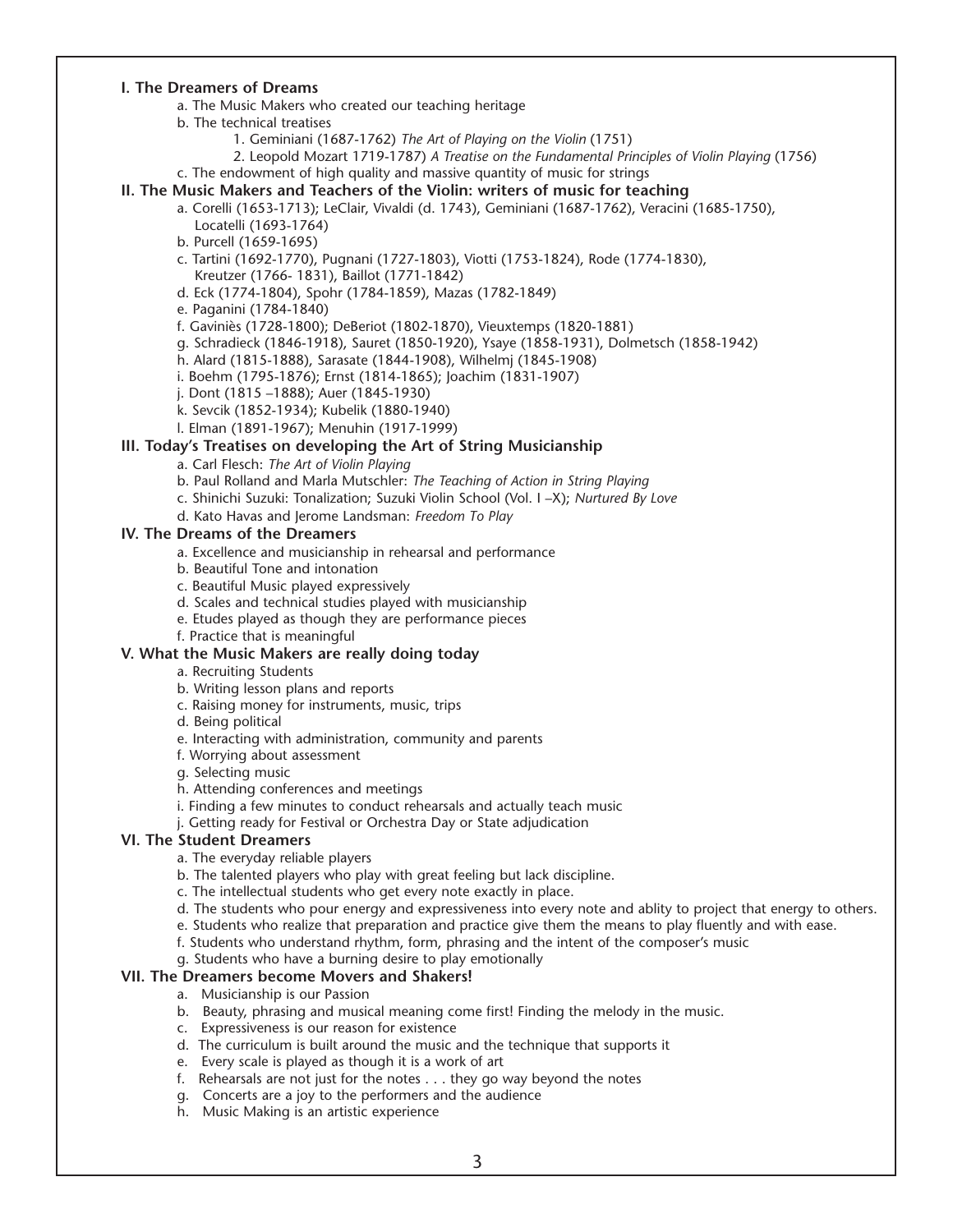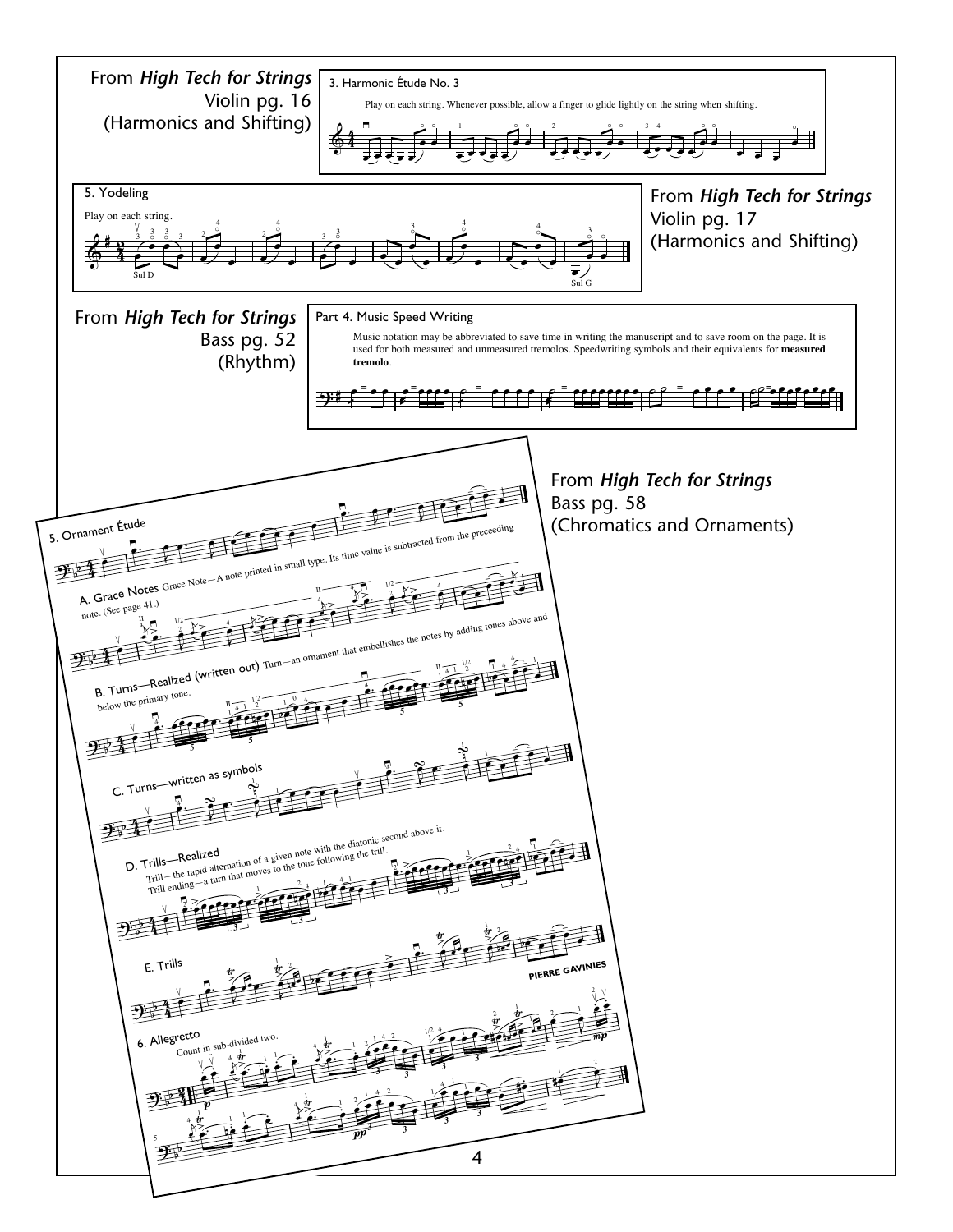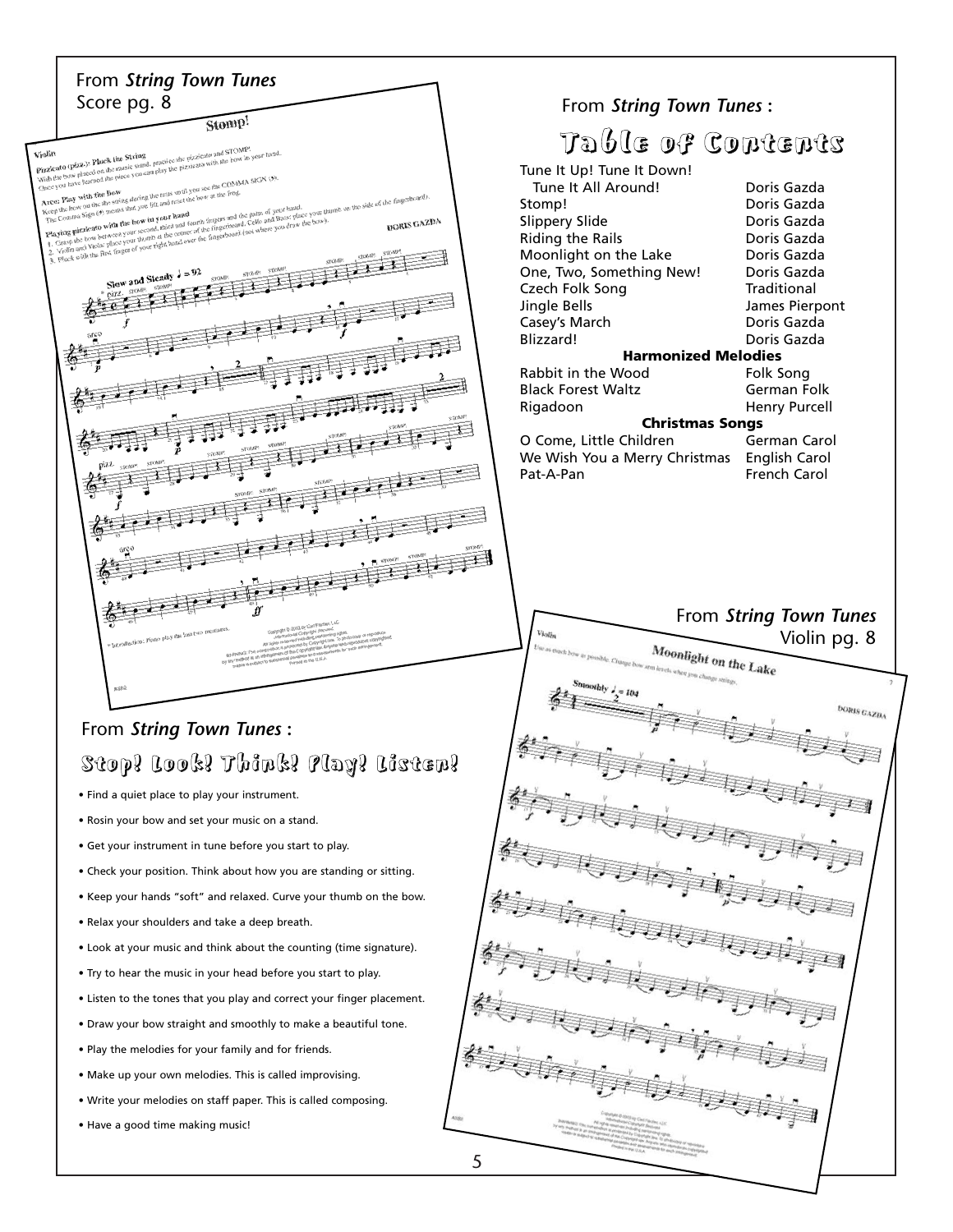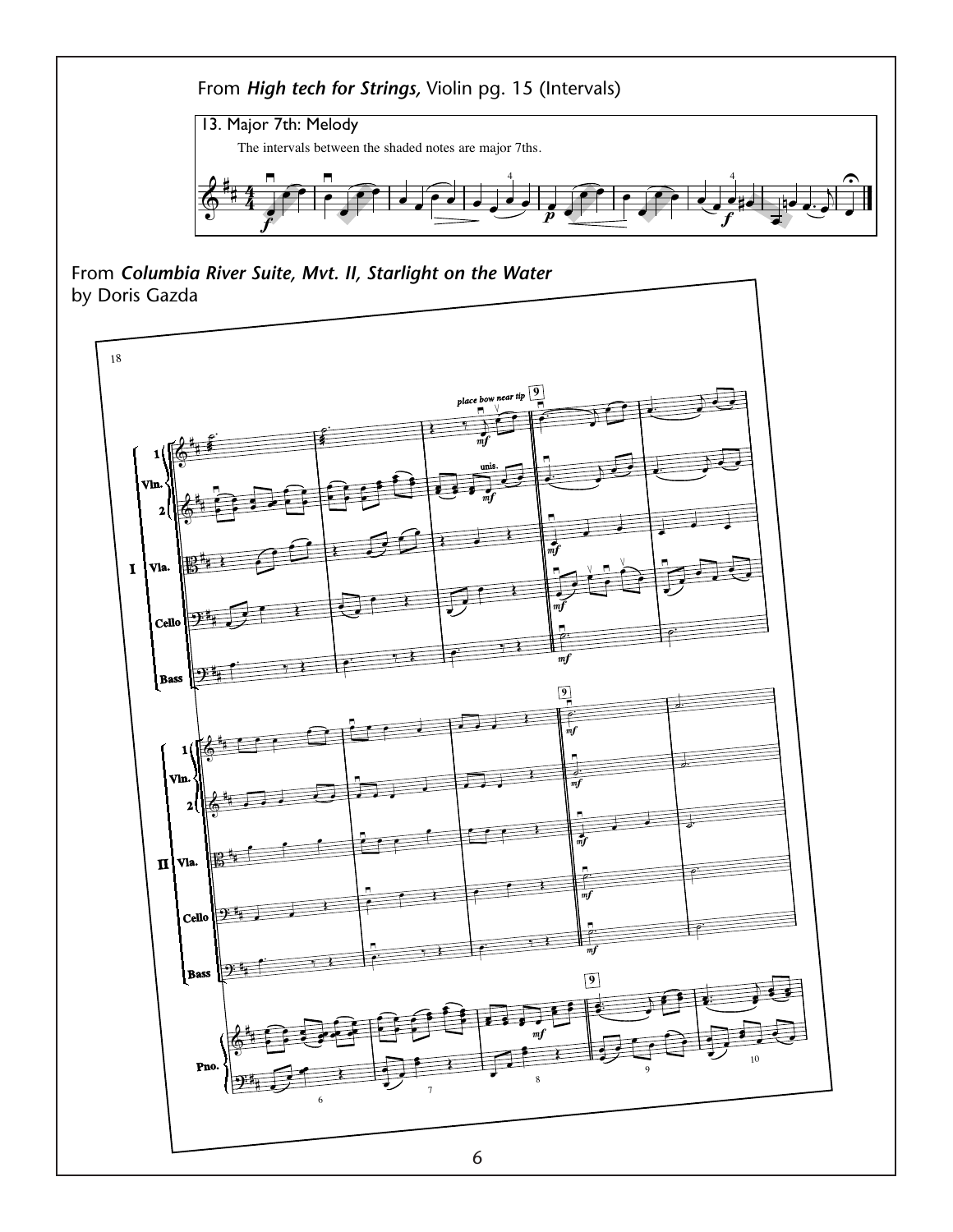